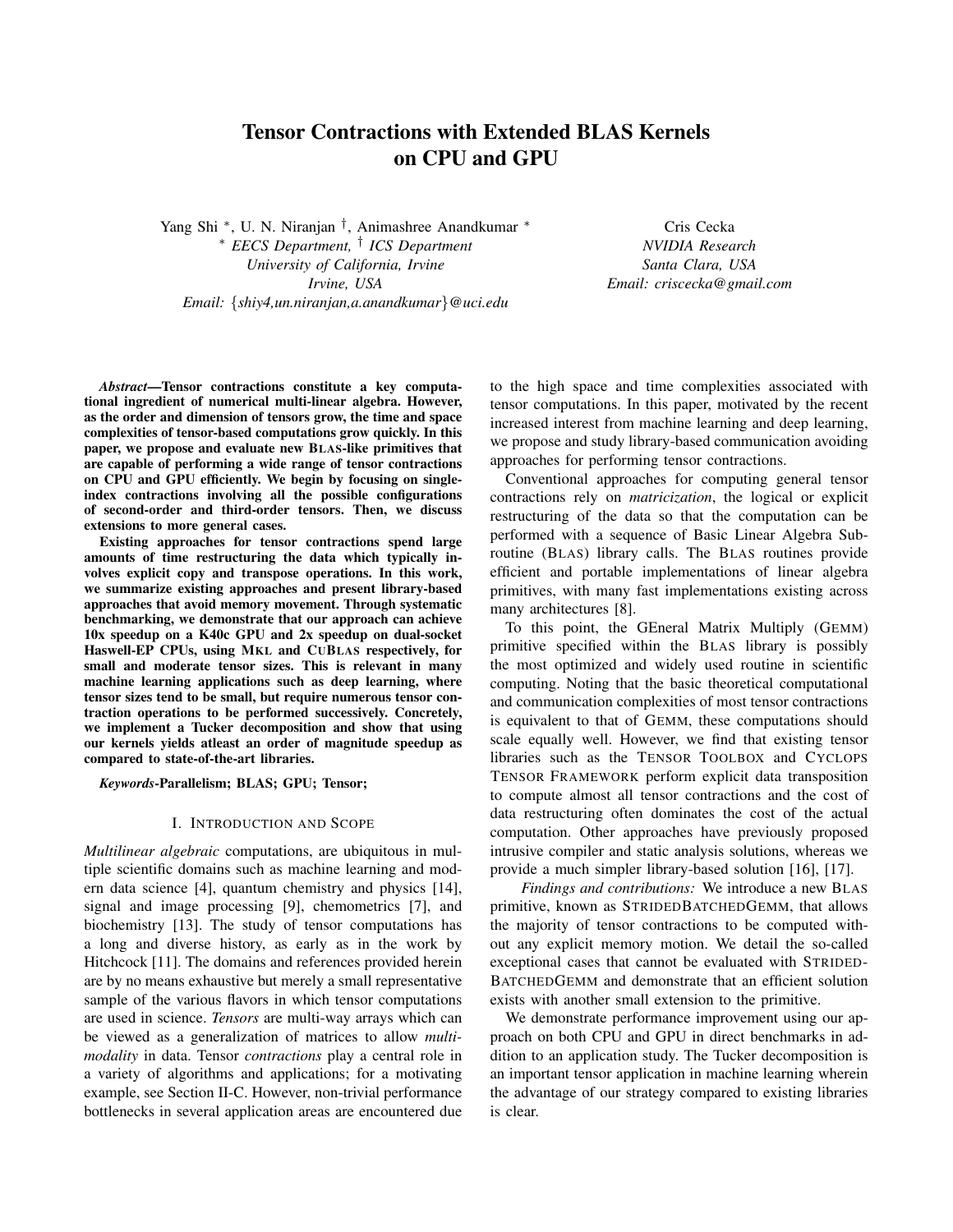Finally, the value of this approach and its applications are being recognized by NVIDIA. As of this writing, the proposed interface exists in the CUBLAS 8.0 Release Candidate and is likely to appear the official release later this summer. II. BACKGROUND

#### *A. Related Work*

Peise *et al* [22] extended results from Napoli *et al* [19] in mapping tensor contractions to sequences of BLAS routines and modeling the performance of these mappings. In this work, they systematically enumerate and benchmark combinations of possible BLAS kernels one could use to compute a given tensor contraction to conclude that the best performing algorithms involve the GEMM kernel. Some evaluation strategies are neglected to be considered, such as *flattening* or developing new, generic linear algebraic subroutines that could yield improved performance.

Li *et al* [16] also recognizes the cost of explicit copies and proposes evaluation strategies exactly comparable to the flattening and batching strategies addressed in this paper. Their discussion of *loop modes* and *component modes* map to our discussion of *batch modes* and GEMM *modes*. However, Li *et al* do not discuss strategies beyond tensor-times-matrix multiply. Furthermore, they only consider *mode-*n tensor- $\sum_{i_n} X_{i_1\cdots i_N} U_{j i_n}$ , which avoids the more complicated cases times-matrix contractions of the form  $Y_{i_1\cdots i_{n-1}j\cdots i_N}$ in this paper. Abdelfattah *et al* [3] presents a framework using batched GEMM for tensor contractions on GPUs. However, they focus on optimizing only limited number of tensor contraction kernels on extreme small size tensors. Other works in [1] [20] improve the tensor computation performance by doing loop reorganization and fusion.

The STRIDEDBATCHEDGEMM interface proposed in this paper has previously been mentioned by Jhurani *et al* [12] as a low-overhead interface for multiple small matrices on NVIDIA GPUs. Jhurani proposes the same interface for CUBLAS that we propose in this paper and focuses on implementation concerns. In this work, we treat STRID-EDBATCHEDGEMM as an available primitive, benchmark evaluation strategies that utilize it, and examine how it may be further extended for use in multi-linear algebra.

The BLAS-like Library Instantiation Software (BLIS) framework [26] offers GEMMs which support non-unit strides in *both* the row and column dimensions, which are attractive solutions to some of the problems in this paper. However, performance is expected to suffer due to decreases in cache line utilization, and SIMD opportunities.

Recent improvements in parallel and distributed computing systems have made complex tensor computation feasible. TensorFlow [2] can handle multi-linear algebra operations and it is primarily a data-flow and task-scheduling framework for machine learning.

# *B. Notation*

We denote tensors by uppercase letters, indices by lowercase letters and index lists by calligraphic letters. We assume all indexing is zero-based. R denotes the set of real numbers.

The order of a tensor is the number of modes it admits. A scalar is a zeroth-order tensor, a vector is a first-order tensor, a matrix (say  $A_{mn}$ ) is a second-order tensor with the rows (indexed by  $m$ ) being the first mode and columns (indexed by  $n$ ) being the second mode, and a three-way array (say  $(A_{mnp})$  is a third-order tensor with the first, second and third modes indexed by  $m$ ,  $n$ , and  $p$ , respectively. Note that we use the term *index* to name a mode and iterate through the elements in that mode.

The **dimension** of the  $i^{\text{th}}$  mode, denoted  $\text{dim} \langle i \rangle$ , is the number of elements it contains. The dimension of a mode of a tensor is denoted by the bold lowercase letter of the respective index; for example, the third-order tensor  $A_{mnp}$ has dimension dim<0> $\times$ dim $\lt 1$ > $\times$ dim $\lt 2$ > or  $m \times n \times p$ where the first mode (indexed by m) takes values  $0, \ldots, m-$ 1, the second mode (indexed by *n*) takes values  $0, \ldots, n-1$ , the third mode (indexed by p) takes values  $0, \ldots, p - 1$ .

We follow Einstein summation convention to represent tensor contractions.A general tensor contraction is written as

$$
C_{\mathcal{C}} = \alpha A_{\mathcal{A}} B_{\mathcal{B}} + \beta C_{\mathcal{C}}
$$
 (1)

where  $A, B, C$  are ordered sequences of indices such that  $\mathcal{C} \equiv (\mathcal{A} \cup \mathcal{B}) \setminus (\mathcal{A} \cap \mathcal{B})$ . The indices in  $\mathcal{A} \cap \mathcal{B}$  are called *contracted indices*. The indices in C are called *free indices*.

#### *C. An Important Practical Application*

In unsupervised learning, tensor decomposition [4] is gaining a lot of attention and is the crux of model estimation via the method of moments. A variety of problems such as topic model estimation, Gaussian mixtures model estimation, and social network learning can be provably, consistently and efficiently solved via the tensor decomposition techniques under certain mild assumptions.

The basic building blocks of these algorithms involve tensor contractions. Two frequently used tensor decomposition methods are the CP decomposition [10] and the Tucker decomposition [25]. In [27], the authors use the Tucker decomposition to extract new representations of the face images despite different expressions or camera viewpoints. To illustrate the fundamental importance of tensor contractions, we will pick one of the most common tensor decomposition algorithms, namely the higher-order orthogonal iteration (HOOI) [15] for asymmetric Tucker decomposition, and use it as a case-study. In the Einstein notation, the factorization of a third-order tensor  $T \in \mathbb{R}^{m \times n \times p}$  is given by  $T_{mnp} = G_{ijk} A_{mi} B_{nj} C_{pk}$ , where  $G \in \mathbb{R}^{i \times j \times k}$  is the core tensor,  $A \in \mathbb{R}^{m \times i}$ ,  $B \in \mathbb{R}^{n \times j}$ ,  $C \in \mathbb{R}^{p \times k}$ . From Kolda et al [24], we summarize the algorithm for the thirdorder tensor case in Algorithm 1. Following their notation,  $T(r)$  denotes the mode-r unfolding of tensor T. For further technical details, we refer the reader to Kolda et al [24].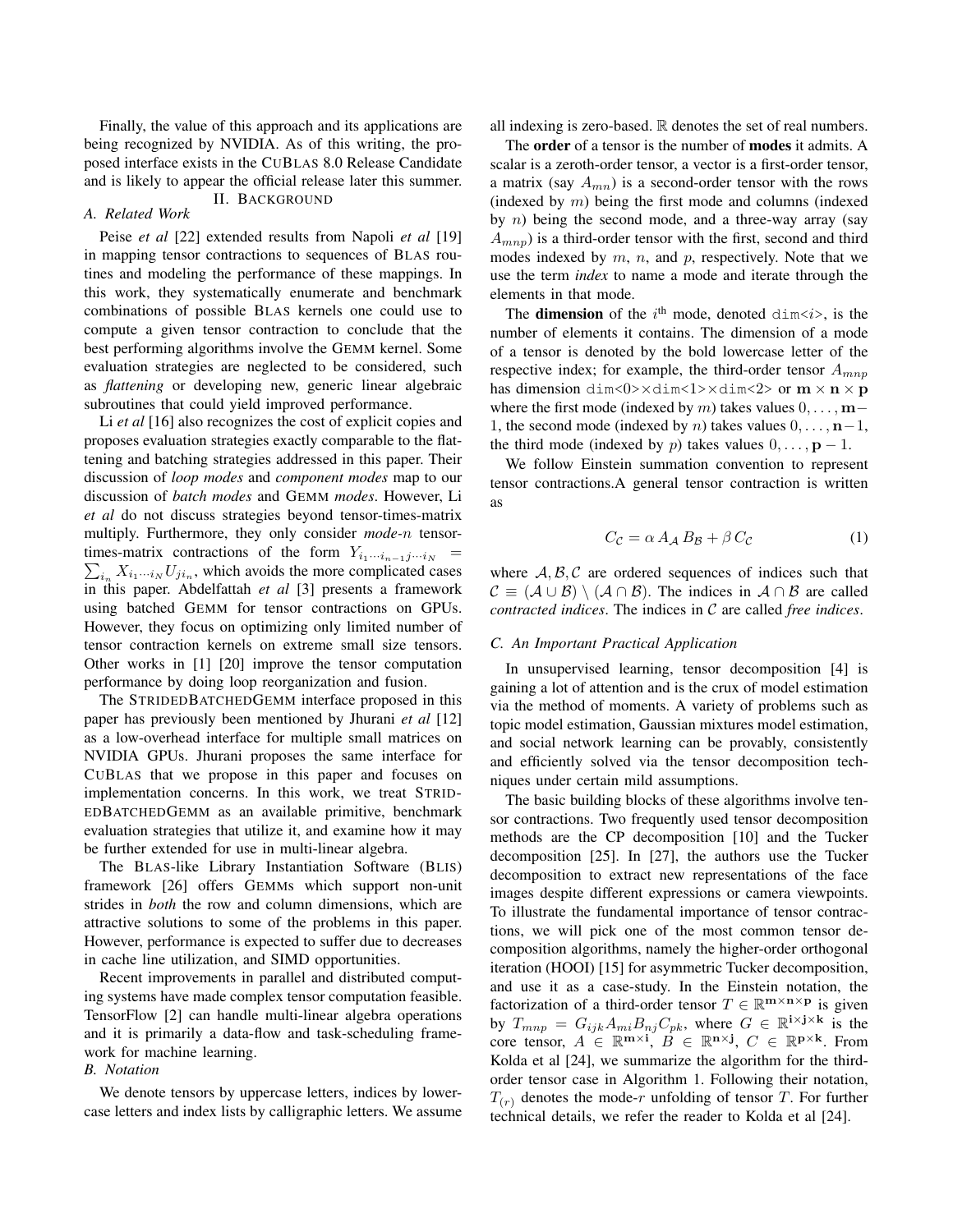| Algorithm 1 Tucker decomposition algorithm. |  |  |  |
|---------------------------------------------|--|--|--|
|---------------------------------------------|--|--|--|

**Require:** Tensor  $T \in \mathbb{R}^{m \times n \times p}$ , core tensor size i, j, k, number of iterations  $T$ . **Ensure:** Factors  $A^{\mathcal{T}}$ ,  $B^{\mathcal{T}}$ ,  $C^{\mathcal{T}}$  and core tensor G 1: Set  $t = 0$ ; 2: Initialize  $A^0 \leftarrow \mathbf{i}$  leading left singular vector of  $T_{(1)}$  $B^0 \leftarrow j$  leading left singular vector of  $T_{(2)}$  $C^0$   $\leftarrow$  k leading left singular vector of  $T_{(3)}$ 3: while  $t < \mathcal{T}$  do 4:  $Y_{mjk} = T_{mnp} B_{nj}^t C_{pk}^t$ 5:  $A^{t+1} \leftarrow$  i leading left singular vector of  $Y_{(1)}$ . 6:  $Y_{ink} = T_{mnp} A_{mi}^{t+1} C_{pk}^t$ 7:  $B^{t+1} \leftarrow j$  leading left singular vector of  $Y_{(2)}$ . 8:  $Y_{ijp} = T_{mnp} B_{nj}^{t+1} A_{mi}^{t+1}$ <br>9:  $C^{t+1} \leftarrow \mathbf{k}$  leading left singular vector of  $Y_{(3)}$ . 10: end while 11:  $G_{ijk} = T_{mnp} A_{mi}^{\mathcal{T}} B_{nj}^{\mathcal{T}} C_{pk}^{\mathcal{T}}$ 

#### *D. Conventional Tensor Contraction*

The conventional approach for tensor contraction is to *matricize* the tensors via transpositions and copies. Libraries such as Basic Tensor Algebra Subroutines (BTAS) [18], MATLAB Tensor Toolbox [6], [5], and Cyclops Tensor Framework [23] all perform some version of matricization, which is typically performed in four steps:

1) Consider a general tensor contraction of the form (1). Define the index sets  $K, \mathcal{I}, \mathcal{J}$  as

$$
\mathcal{K} = \mathcal{A} \cap \mathcal{B}, \quad \mathcal{I} = \mathcal{A} \setminus (\mathcal{A} \cap \mathcal{B}), \quad \mathcal{J} = \mathcal{B} \setminus (\mathcal{A} \cap \mathcal{B})
$$

2) Permute tensors  $A$ ,  $B$ , and  $C$  into the form

$$
C_{\mathcal{I}\mathcal{J}} = \alpha A_{\mathcal{I}\mathcal{K}} B_{\mathcal{K}\mathcal{J}} + \beta C_{\mathcal{I}\mathcal{J}} \tag{2}
$$

3) Evaluate (2) using one of four BLAS kernels:

$$
\begin{cases}\n\text{Dor} & |\mathcal{K}| = |\mathcal{A}| \text{ and } |\mathcal{K}| = |\mathcal{B}| \\
\text{GER} & |\mathcal{K}| = 0 \\
\text{GEMV} & |\mathcal{K}| = |\mathcal{A}| \text{ xor } |\mathcal{K}| = |\mathcal{B}| \\
\text{GEMM} & \text{else}\n\end{cases}
$$

4) Permute the result,  $C_{\mathcal{I}.\mathcal{I}}$ , into the desired output,  $C_{\mathcal{C}}$ . This approach to tensor contractions is completely general – it works for any two tensors of arbitrary order and any number of contraction indices. However, for even the simplest contractions, the cost of explicitly permuting the tensor data typically outweigh the cost of the computation to be performed. See Section III-A for examples.

#### III. APPROACH

In this section, we present library-based evaluation strategies for performing general tensor contractions in-place – without explicit copies and/or transpositions.



Figure 1: The fraction of time spent in copies/transpositions when computing the contraction  $C_{mnp} = A_{mk}B_{pkn}$  using the conventional approach. Lines are shown with 1, 2, 3, and 6 total transpositions performed on either the input or output. (Left) CPU. (Right) GPU.

#### *A. Motivating Observations*

*Case study 1 :* Consider  $C_{mnp} = A_{mk}B_{nkp}$ . The conventional approach presented in Section II-D results in an evaluation wherein one switches, by means of explicit copy operations, modes  $n$  and  $k$  in  $B$  to produce  $C_{mnp} = A_{mk}B_{knp}$ , which is now of the form (2) and can be evaluated directly with a GEMM. Alternatively, we observe that we may perform the computation without explicit copy by launching p individual GEMMs.

*Case study 2 :* Consider  $C_{mnp} = A_{km}B_{pkn}$ . The conventional approach presented in Section II-D results in an evaluation wherein we may require more than one transposition. For concreteness, we analyzed how BTAS performs this contraction. We observed that BTAS uses four explicit transpositions that results in the following algorithm:

- 1) Permute  $A_{km}$  to  $A_{mk}$ .
- 2) Permute  $B_{pkn}$  to  $B_{kpn}$ .
- 3) Permute  $C_{mnp}$  to  $C_{mpn}$ .
- 4) Compute  $C_{mpn} = \alpha A_{mk} B_{kpn} + \beta C_{mpn}$  with GEMM.
- 5) Permute  $C_{mpn}$  to  $C_{mnp}$ .

Similarly, in the MATLAB Tensor Toolbox, the main idea is to reshape all tensors to matrices. For instance, in Case 2.4 in Table II, it reshapes  $A_{km}$  to  $A_{mk}$  and reshapes tensor  $B_{pkn}$  to matrix  $B_{k(pn)}$  with the first dimension as **k** and the second dimension as  $p * n$ . Cyclops also uses index reordering methods for fully dense tensors. The reordering is avoided only in the more restrictive case of high-dimensional symmetric tensors.

We note that some of the steps in the above approach can certainly be avoided with an improved algorithm that still implements the conventional approach. For example, Step 1 can be avoided by using a GEMM that implicitly transposes the first matrix via a CblasTrans parameter or equivalent in Step 4. Another optimization would be to avoid Step 3 altogether when  $\beta = 0$ . Other approaches require even fewer transposition steps. Ultimately, observe that we may perform the computation without explicit copy by performing p individual GEMMs.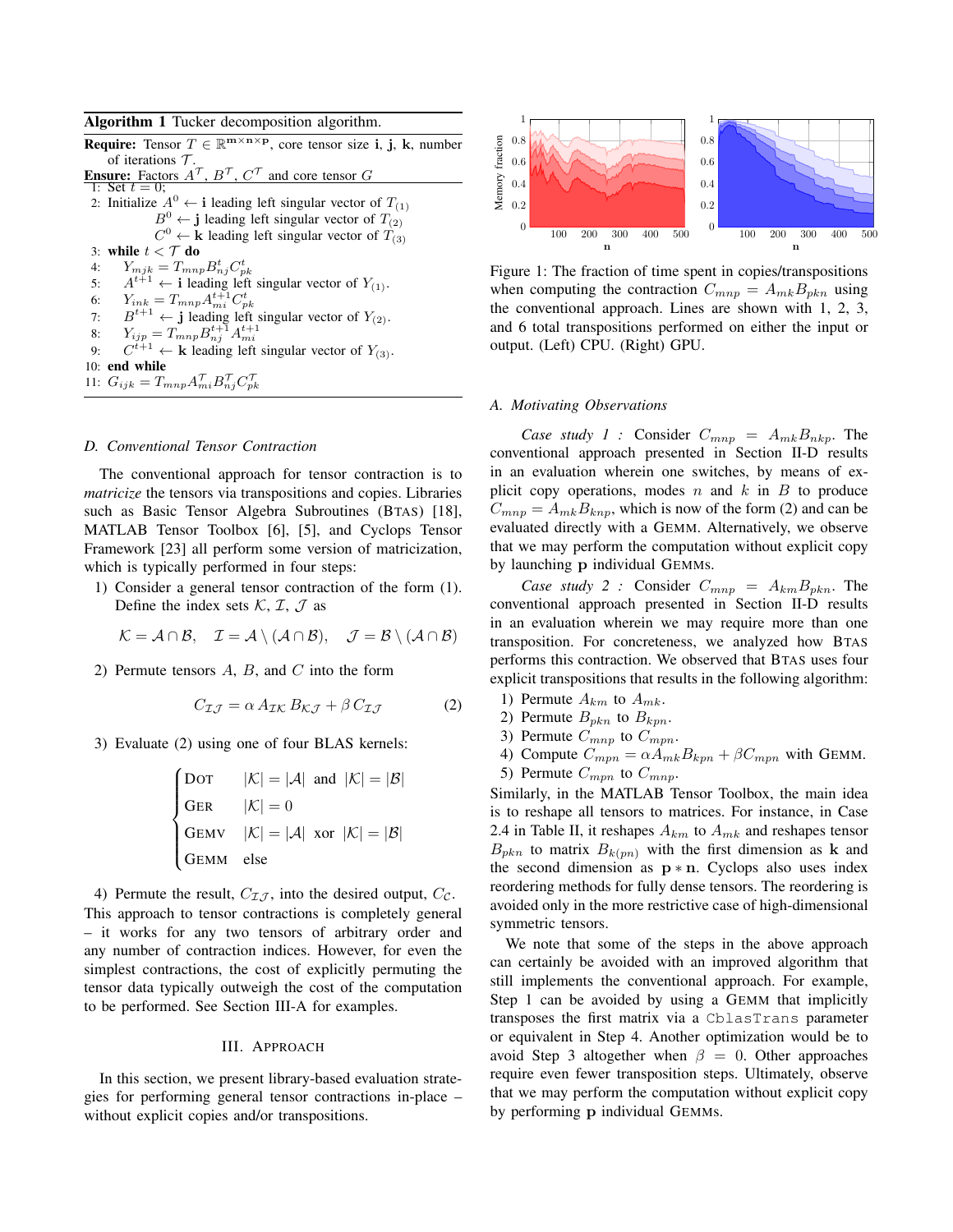In Figure 1, we measure the cost of these explicit transpose operations in a representative tensor contraction on CPU and GPU. On the CPU we use MKL's mkl\_somatcopy and cblas\_sgemm, and on the GPU we use CUBLAS's cublasSgeam and cublasSgemm to perform each required matrix transposition and GEMM respectively. Note that transposition primitives are not specified in BLAS, but are vendor-specific BLAS-like extensions provided to perform common transpose operations. For this reason, these optimized functions are not typically used in tensor libraries with, instead, custom transposition implementations taking their place. These custom implementations are likely not as optimized as the vendor implementations.

As we can see from Figure 1, on the CPU, almost 40% of the time is used in copy and transpose, even when only a single mode transposition is performed. Clearly, with more transpose operations, the fraction is higher, requiring 60-80% of the total time. This correlates well with data presented in [16] where it is reported that Tensor Toolbox takes approximately 70% of the total time performing copies and transpositions in one algorithm. By avoiding these transpositions we may obtain 10x speedup on the GPU for small tensors with  $n \leq 100$ , and more than 2x speedup on the CPU for almost all n.

Although the fraction of time spent in transposition will asymptotically approach zero as n grows in both cases, the high bandwidth of the GPU allows the computation to dominate the communication much more quickly. Indeed, the reported maximum bandwidth of the K40c GPU is 288GB/sec and the dual-socket Xeon E5-2630 v3 CPU achieves 118GB/sec.

Additionally, that the gap between computational performance and communication performance continues to increase, so the cost of transposition is likely to increase in the future. Even now, especially for small tensor sizes, it is clear that the cost of performing explicit copies and transpositions is significant and should be avoided.

# *B. Extended Notation*

We would like to express evaluation strategies for tensor contractions succinctly, so we introduce additional notation.

In this paper, tensors are assumed to be stored in the  $column-major$  format. In other words, the  $i<sup>th</sup>$  mode has a memory stride – termed "leading dimension" in BLAS – denoted  $ld < i$  with  $ld < 0$  = 1. Using this notation,  $A_{mnp}$ is stored as  $A[m + n * \text{ld} < 1] > + p * \text{ld} < 2]$ . Note that the common *packed-storage* case is obtained when, for all i, we have  $1d \lt i > \prod_{0 \leq k \leq i} \dim \lt k$ .

We now formalize three operations that are used in tensor contraction evaluations.

- 1) Batching: [i] denotes that mode i is *batched*, A batched mode is considered *fixed*.
- 2) Flattening: (ij) denotes that modes i and j are *flattened*, *i.e.*, modes  $i$  and  $j$  are now considered together as



Figure 2: The arithmetic intensity of computing n GEMMs of size  $n \times n$  versus the achieved performance on a K40c GPU and 16 cores (32 threads) of a dual socket CPU.

a single mode. The combined mode  $h = (ij)$  is considered *free*.

3) Transpose:  $A_{mn}^{\dagger}$  denotes a matrix *transpose*. Transposes may only be applied to tensors with exactly two free modes.

The purpose of these notations is that they map directly to looped BLAS calls and the appropriate evaluation can often be read directly from the notated expression. Next, we review some rules that the above notation must follow in order to obtain a well-formed evaluation expression.

- 1) A batched mode [i] cannot be the first mode of any matrix term. That is,  $A_{m|nk}$  is not allowed. Batching in the first mode would cause the m resulting logical  $n \times k$  matrices to be strided in both rows and columns and, therefore, cannot be used as a matrix in any BLAS routine.
- 2) A flattening  $(ij)$  requires that  $ld < j> = \ldots < i>dim < i>$ . Unfortunately, the notation alone is therefore not sufficient to determine which modes may be flattened; it is contingent on the representation as well. In the common packed-storage case, however, this flattening condition is always true.
- 3) If a flattening operation occurs on the right side, it must occur on the left side with the same modes in the same order. For example,  $C_{m(np)} = A_{mk}B_{k(pn)}$  is not allowed.
- 4) Standard transposition rules apply:  $C_{nm}^{\perp} = A_{mk}B_{kn}$ implies  $C_{nm} = B_{kn}^{\perp} A_{mk}^{\perp}$ . However, modes may not be swapped under transposition. For example,  $A_{mk}^{\dagger}$  can not be replaced with  $A_{km}$ .

This notation allows us to quickly read off the intended extended BLAS evaluation expression for arbitrary tensor contractions. See Table I for examples.

#### *C.* BATCHEDGEMM

Instead of relying on explicit mode transpositions, Peise *et al* [21], [22] considered mapping tensor contractions to BLAS primitives directly – enumerating all possible BLAS primitives that could be used and their nesting within loops.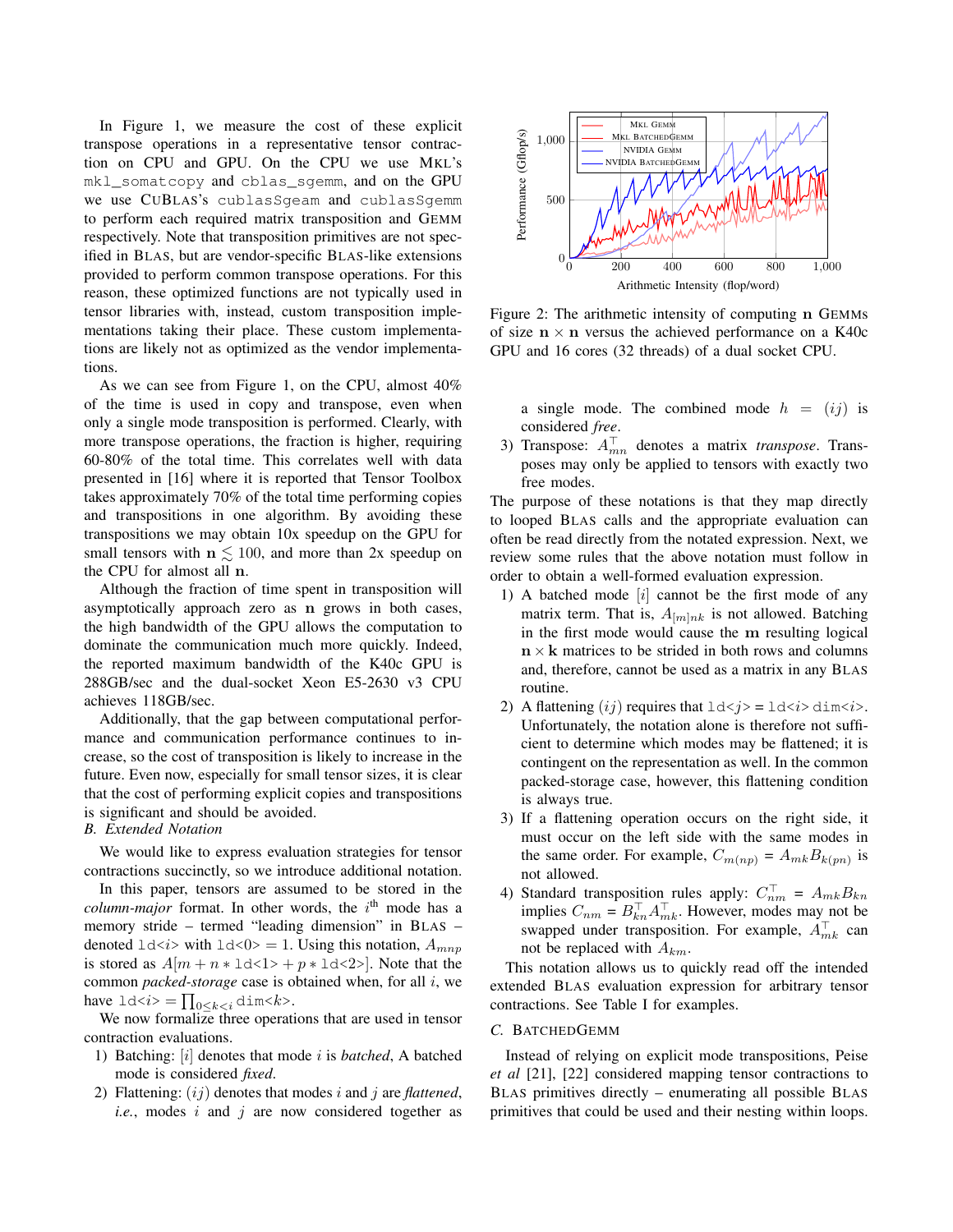| Contraction                           | <b>BLAS</b> Evaluation                                                                                                                               |
|---------------------------------------|------------------------------------------------------------------------------------------------------------------------------------------------------|
| $C_{m(np)} = A_{mk} B_{k(np)}$        | GEMM ('N','N', m, np, k, 1, A, $1$ da<1>, B, $1$ db<1>, 0, C, $1$ dc<1>);                                                                            |
| $C_{(mn)p} = B_{(mn)k} A_{pk}^{\top}$ | GEMM ('N','T', mn, p, k, 1, B, $1 \text{ db} < 1$ > $1 \text{ db} < 2$ >, A, $1 \text{ da} < 1$ >, 0, C, $1 \text{ dc} < 1$ > $1 \text{ dc} < 2$ >); |
| $C_{m[n]p} = A_{mk}B_{k[n]p}$         | for n in [0,n) GEMM ('N','N', m, p, k, 1, A, 1da<1>, $B + n \cdot$ 1db<1>, 1db<2>, 0, $C + n \cdot$ 1dc<1>, 1dc<2>);                                 |
| $C_{mn[p]} = B_{k[p]m}^{\top} A_{kn}$ | for p in [0,p) GEMM ('T','N', m, n, k, 1, $B + p \cdot 1$ db<1>, 1db<2>, A, 1da<1>, 0, $C + p \cdot 1$ dc<2>, 1dc<1>);                               |
| $C_{[n]p} = B_{pk} A_{k[n]}$          | for n in [0,n) GEMV ('N', p, k, 1, B, $1 \text{ d}b \lt 1$ , A + n · $1 \text{ d}a \lt 1$ , 1, 0, C + n, $1 \text{ d}c \lt 1$ );                     |

Table I: Example mapping between tensor contractions with batched and flattened modes in our notation and the corresponding BLAS expression evaluation. Note that the appropriate BLAS primitive, transposition, matrix pointer, and leading dimension parameters to GEMM can be read off directly from the notation.

Of course, the evaluation strategies that relied on level-3 BLAS primitives (GEMM) rather than level-2 primitives (GEMV, GER) were much more efficient. This often resulted in the need for many small GEMMs to be performed, which usually does not achieve ideal performance.

The need to compute many small GEMMs has not gone unnoticed by the leading implementations of BLAS. NVIDIA supplied the capability to multiply pairs of many small matrices in CUBLAS v4.1 [CUDA Toolkit v4.1] via the function cublasXgemmBatched. Similarly, as of MKL  $11.3\beta$ , cblas Xgemm batch is available with a similar interface and is also specifically optimized for small matrix sizes.

In Figure 2, we plot the achieved performance on CPU and GPU of these BATCHEDGEMM functions by evaluating n GEMMs of size  $n \times n$  using each strategy with MKL 11.3.1 and CUBLAS 7.5. Note that there are much higher performance in both cases when n is small. When n is large, there is clearly room for optimization in cublasSgemmBatched.

Both of these interfaces are based on pointers to matrix pointers, which often require allocation and/or precomputation at the point-of-call. This makes them awkward to use in the context of tensor contractions where the strides between matrices are regular and the generality provided by these interfaces goes unused.

## *D.* STRIDEDBATCHEDGEMM

Building on the BATCHEDGEMM extensions to BLAS, we propose STRIDEDBATCHEDGEMM (Listing 1) which offers a simplified interface for the constant-strided BATCHEDGEMM and more optimizations opportunities for implementors. The interface and reference implementation of STRIDEDBATCHEDGEMM is provided in Listing 1. The lda, ldb, ldc parameters are the standard "leading dimension" parameters that appear in level-3 BLAS primitives and denote to the stride between columns of the matrix. We refer to the new loa, lob, loc parameters as the "leading order" parameters and denote the stride between matrices of the batch.

There are a number of advantages to a STRIDEDBATCHEDGEMM primitive. First, STRIDED-BATCHEDGEMM is actually more restrictive than the BATCHEDGEMM that has already appeared in MKL and CUBLAS, but we argue that a BATCHEDGEMM with a constant stride between matrices is a common enough case to consider specializing for. By providing this interface, the common case with constant strides between matrices is not forced to perform allocations or precomputations as it currently must perform in order to use BATCHEDGEMM. Additionally, these extra restrictions provide additional knowledge of the memory layout of the computation and offers additional optimizations opportunities in SIMDization, prefetching, and tiling. In other words, the "batch-loop" in STRIDEDBATCHEDGEMM now directly participates in the polyhedral computation as an affine for-loop. With the pointer-interface in BATCHEDGEMM, the "batch-loop" cannot fully participate in a polyhedral model of the computation and is certainly not a candidate for vectorization or cache blocking.

In Table II, we have enumerated all unique single-mode contractions between a second-order and third-order tensor using the notation from Section III-B. All but 8 contractions can be computed with only a single call to STRIDED-BATCHEDGEMM.

# *E. Exceptional Cases*

The eight exceptional cases in Table II – Cases 3.4, 3.6, 4.4, 4.6, 5.4, 5.6, 6.4, and 6.6 – occur when batching forces the evaluation to either be a BATCHEDGEMV or violate the no-first-mode rule.

This can be resolved by making an extension to the operation parameters allowed for BATCHEDGEMM. Typically, the available operation parameters are "normal", "transpose", "conjugate", and "Hermitian". To account for the exceptional cases, "extended X" could be added to allow violations of the no-first-mode rule and consider all three modes involved in the batching simultaneously.

For example, Case 3.6 and 6.4 could then be written

$$
C_{mn[p]} = B_{[p]mk} A_{nk}^{\top} \qquad C_{m[n]p} = B_{[n]km}^{\top} A_{kp}
$$

and evaluated via

| sb_gemm(OP_EX_N, OP_T,     | $sb_qemm(OP\_EX_T, OP_N,$  |
|----------------------------|----------------------------|
| M, N, K,                   | M, P, K,                   |
| ı.                         | 1.                         |
| B, 1db<1>, 1db<2>,         | B, 1db<1>, 1db<2>,         |
| A, 1da<1>, 0,              | A, 1da<1>, 0,              |
| 0.                         | 0.                         |
| C, $1dc < 1$ , $1dc < 2$ , | C, $1dc < 2$ , $1dc < 1$ , |
| $P$ );                     | N);                        |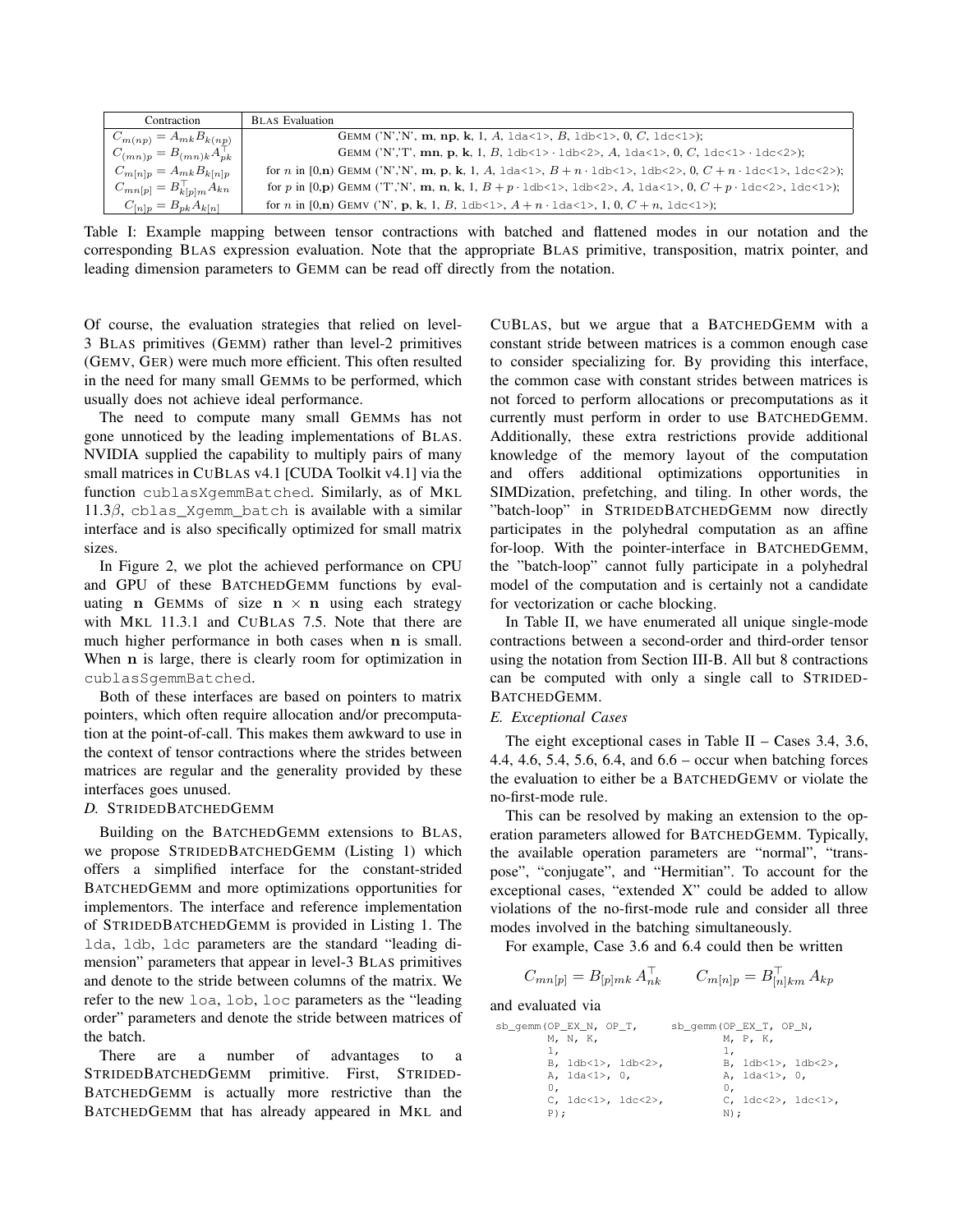| Case | Contraction                          | Kernel1                                             | Kernel <sub>2</sub>                              | Kernel3                                          | Case | Contraction                          | Kernel1                                             | Kernel <sub>2</sub>                                 |
|------|--------------------------------------|-----------------------------------------------------|--------------------------------------------------|--------------------------------------------------|------|--------------------------------------|-----------------------------------------------------|-----------------------------------------------------|
| 1.1  | $\overline{A_{mk}}B_{knp}$           | $C_{m(np)}=A_{mk}B_{k(np)}$                         | $C_{mn[p]}=\overline{A_{mk}B_{kn[p]}}$           | $C_{m[n]p}=A_{mk}B_{k[n]p}$                      | 4.1  | $A_{kn}B_{kmp}$                      | $\overline{C_{mn[p]}}=B_{km[p]}^\top A_{kn}$        |                                                     |
| 1.2  | $\mathcal{A}_{mk}\mathcal{B}_{kpn}$  | $C_{mn[p]}=A_{mk}B_{k[p]n}$                         | $C_{m[n]p}=A_{mk}B_{kp[n]}$                      |                                                  | 4.2  | $\mathcal{A}_{kn} \mathcal{B}_{kpm}$ | $C_{mn[p]}=B_{k[p]m}^\top A_{kn}$                   |                                                     |
| 1.3  | $\mathcal{A}_{mk}\mathcal{B}_{nkp}$  | $C_{mn[p]}=A_{mk}B_{nk[p]}^{\top}$                  |                                                  |                                                  | 4.3  | $A_{kn}B_{mkp}$                      | $C_{mn[p]}=B_{mk[p]}A_{kn}$                         |                                                     |
| 1.4  | $A_{mk}B_{pkn}$                      | $C_{m[n]p} = A_{mk} B_{pk[n]}^{\top}$               |                                                  |                                                  | 4.4  | $A_{kn}B_{pkm}$                      | $TRANS(A_{kn}^\top B_{pk[m]}^\top)$                 | $C_{[m][n]p}=B_{pk[m]}A_{k[n]}$                     |
| 1.5  | $\mathcal{A}_{mk}\mathcal{B}_{npk}$  | $C_{m(np)} = A_{mk} B_{(np)k}^{\top}$               | $C_{mn[p]}=A_{mk}B_{n[p]k}^\top$                 |                                                  | 4.5  | $A_{kn}B_{mpk}$                      | $C_{mn[p]}=B_{m[p]k}{\cal A}_{kn}$                  |                                                     |
| 1.6  | $A_{mk}B_{pnk}$                      | $C_{m[n]p} = A_{mk} B_{p[n]k}^{\top}$               |                                                  |                                                  | 4.6  | $A_{kn}B_{pmk}$                      | $TRANS(A_{kn}^\top B_{p[m]k}^\top)$                 | $C_{[m][n]p}=B_{p[m]k}A_{k[n]}$                     |
| 2.1  | $A_{km}B_{knp}$                      | $C_{m(np)} = A_{km}^\top B_{k(np)}$                 | $C_{mn[p]} = \overline{A_{km}^{\top} B_{kn[p]}}$ | $C_{m[n]p} = \overline{A_{km}^{\top} B_{k[n]p}}$ | 5.1  | $A_{pk}B_{kmn}$                      | $\overline{C_{(mn)}p} = B_{k(mn)}^\top A_{pk}^\top$ | $\overline{C_{m[n]p} = B_{km[n]}^\top A_{pk}^\top}$ |
| 2.2  | $\mathcal{A}_{km} \mathcal{B}_{kpn}$ | $C_{mn[p]} = A_{km}^\top B_{k[p]n}$                 | $C_{m[n]p}=A_{km}^\top B_{kp[n]}$                |                                                  | 5.2  | $A_{pk}B_{knm}$                      | $C_{m[n]p}=B_{k[n]m}^\top A_{pk}^\top$              |                                                     |
| 2.3  | $A_{km}B_{nkp}$                      | $C_{mn[p]} = A_{km}^{\top} B_{nk[p]}^{\top}$        |                                                  |                                                  | 5.3  | $A_{pk}B_{mkn}$                      | $C_{m[n]p} = B_{mk[n]} A_{pk}^{\top}$               |                                                     |
| 2.4  | $A_{km}B_{pkn}$                      | $C_{m[n]p}=A_{km}^\top B_{pk[n]}^\top$              |                                                  |                                                  | 5.4  | $A_{pk}B_{nkm}$                      | $TRANS(B_{nk[m]}A_{pk}^{\dagger})$                  | $C_{[m]n[p]}=B_{nk[m]}A_{[p]k}$                     |
| 2.5  | $\mathcal{A}_{km} \mathcal{B}_{npk}$ | $C_{m(np)} = A_{km}^\top B_{(np)k}^\top$            | $C_{mn[p]} = A_{km}^\top B_{n[p]k}^\top$         |                                                  | 5.5  | $A_{pk}B_{mnk}$                      | $C_{(mn)p} = B_{(mn)k} A_{pk}^{\top}$               | $C_{m[n]p} = B_{m[n]k} A_{pk}^{\top}$               |
| 2.6  | $A_{km}B_{pnk}$                      | $C_{m[n]p} = A_{km}^{\top} B_{p[n]k}^{\top}$        |                                                  |                                                  | 5.6  | $\mathcal{A}_{pk}\mathcal{B}_{nmk}$  | $TRANS(B_{n[m]k}{\cal A}_{pk}^{\top})$              | $C_{[m]n[p]}=B_{n[m]k}A_{[p]k}$                     |
| 3.1  | $A_{nk}B_{kmp}$                      | $\overline{C_{mn[p]}} = B_{km[p]}^\top A_{nk}^\top$ |                                                  |                                                  | 6.1  | $A_{kp}\overline{B_{kmn}}$           | $C_{(mn)p} = B_{k(mn)}^{\top} A_{kp}$               | $\overline{C_{m[n]p} = B_{km[n]}^\top A_{kp}}$      |
| 3.2  | $\mathcal{A}_{nk}\mathcal{B}_{kpm}$  | $C_{mn[p]} = B_{k[p]m}^\top A_{nk}^\top$            |                                                  |                                                  | 6.2  | $\mathcal{A}_{kp} \mathcal{B}_{knm}$ | $C_{m[n]p}=B_{k[n]m}^{\top}A_{kp}$                  |                                                     |
| 3.3  | $A_{nk}B_{mkp}$                      | $C_{mn[p]}=B_{mk[p]}A_{nk}^\top$                    |                                                  |                                                  | 6.3  | $\mathcal{A}_{kp} \mathcal{B}_{mkn}$ | $C_{m[n]p}=B_{mk[n]}A_{kp}$                         |                                                     |
| 3.4  | $A_{nk}B_{pkm}$                      | $TRANS(A_{nk}B_{pk[m]}^\top)$                       | $C_{[m][n]p}=B_{pk[m]}A_{[n]k}$                  |                                                  | 6.4  | $\mathcal{A}_{kp} \mathcal{B}_{nkm}$ | $\hat{TRANS}(B_{nk[m]}A_{kp})$                      | $C_{[m]n[p]}=B_{nk[m]}A_{k[p]}$                     |
| 3.5  | $\mathcal{A}_{nk}\mathcal{B}_{mpk}$  | $C_{mn[p]}=B_{m[p]k}A_{nk}^\top$                    |                                                  |                                                  | 6.5  | $\mathcal{A}_{kp}B_{mnk}$            | $C_{(mn)p} = B_{(mn)k} A_{kp}$                      | $C_{m[n]p}=B_{m[n]k}A_{kp}$                         |
|      | 3.6 $A_{nk}B_{pmk}$                  | $TRANS(A_{nk}B_{p[m]k}^{\top})$                     | $C_{[m][n]p}=B_{p[m]k}A_{[n]k}$                  |                                                  | 6.6  | $A_{kp}B_{nmk}$                      | $TRANS(B_{n[m]k}A_{kp})$                            | $C_{[m]n[p]} = B_{n[m]k} A_{k[p]}$                  |

Table II: List of 36 possible single mode contraction operations between a second-order tensor and a third-order tensor and possible mappings to Level-3 BLAS routines. Note that 8 cases may be performed with GEMM, 28 cases may be performed with STRIDEDBATCHEDGEMM, and 8 cases remain exceptional.

<sup>20</sup> }

When the extended operation is passed, it is known that batching is in the first mode of the input which always has leading dimension 1. Thus, the leading order parameter to sb\_gemm contains no information. Instead, leading dimensions of the other two modes in row-column order of the batched matrix are passed as the leading dimension and leading order parameters.

The implementation of a computation like this is expected to perform a "3D" tiling of  $B$  into cache in order to efficiently contract with the standard 2D cache tiling of A.

## *F. Generalization*

In this section, we explain the generality of our approach and how it can be easily applied and extended to singlemode contractions involving tensors of arbitrary order.

Consider an arbitrary single-mode tensor contraction of the form (1). It is straightforward to see by simple counting that the number of unique contractions is  $[(|\mathcal{A}| + |\mathcal{B}| - 2)!]$ .  $|A| \cdot |B|$ . We note that Table II is obtained with  $|A| = 2$ and  $|\mathcal{B}| = 3$ . Of these contractions, all of them may be performed without explicit mode transpositions by nesting the BATCHEDGEMM operations.

We observe that some single-mode contractions of two tensors of arbitrary order can be evaluated by batching on different modes with the BATCHEDGEMM operations. For example, consider  $C_{mn[p][q]} = A_{mk[p]}B_{nk[q]}$  wherein we can batch in either  $p$  and  $q$ . We prefer to choose the mode with the larger dimension for the BATCHEDGEMM batching loop over the other (nested batching).

The nested-batching strategy in Listing 2 is general and extends to any two tensors of any order. Algorithms and heuristics for choosing the looped, batched, and GEMM-ed modes are provided in Section IV-D.

Listing 1: Interface and reference implementation of BLASlike strided batched GEMM.

```
1 / / C_p = \alphalpha*opA(A_p)*opB(B_p) + beta*C_p
2 sb_gemm(op_type opA, op_type opB,
3 int m, int n, int k,
         4 T alpha,
         const T* A, int lda, int loa,
          const T* B, int ldb, int lob,
         7 T beta,
         T* C, int ldc, int loc,
9 int batch size)
10 {
11 // EXPOSITION ONLY
12 for (int p = 0; p < batch_size; ++p)
13 gemm(opA, opB,
14 m, n, k,
15 alpha,
16 A + p*loa, lda,17 B + p * lob, ldb,18 beta,
19 C + p * loc, \text{ldc};
```

|  |  |  | Listing 2: Nested batching. |
|--|--|--|-----------------------------|
|--|--|--|-----------------------------|

| $\overline{a}$           | 1 for (int $q = 0$ ; $q < Q$ ; ++q)<br>$sb_qemm(OP_N, OP_T,$ |
|--------------------------|--------------------------------------------------------------|
| 3                        | M, N, K,                                                     |
| 4                        | ı,                                                           |
| $\overline{\phantom{0}}$ | A, 1da<1>, 1da<2>,                                           |
| 6                        | $B+q*1db < 2$ , $1db < 1$ , 0,                               |
| 7                        | 0.                                                           |
| 8                        | $C+q*1dc<3>$ , $1dc<1>$ , $1dc<2>$ ,                         |
| Q                        | $P)$ ;                                                       |

#### IV. RESULTS AND DISCUSSION

In this section, we benchmark varying evaluation strategies in order to define heuristics for computing general tensor contractions without copy or transposition. Additionally,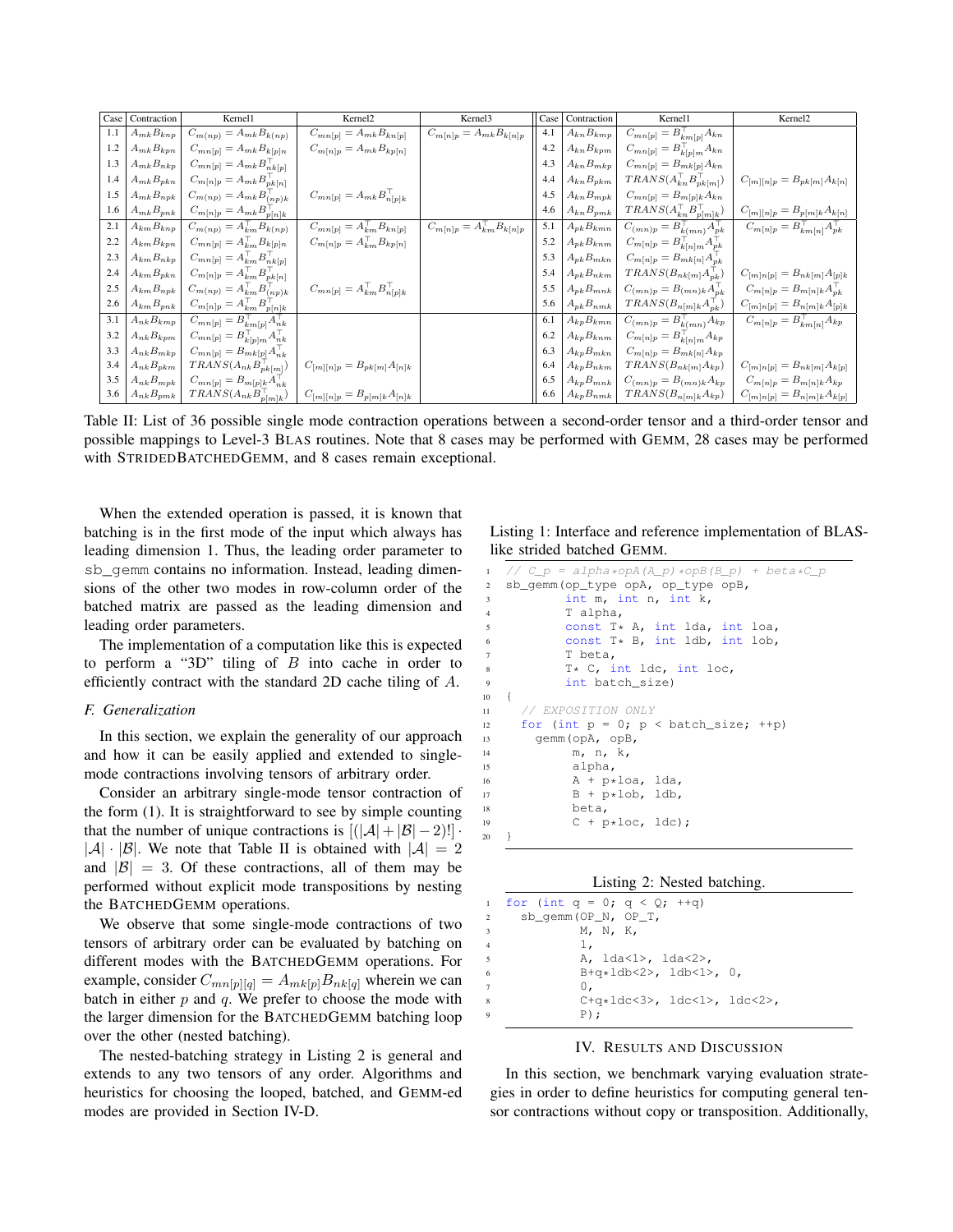

Figure 3: Performance ratio between the conventional approach with  $\kappa$  mode transpositions over a BATCHEDGEMM in  $[p]$  for Case 1.3. For color from deep to light,  $\kappa = 1, 2, 3, 6$ . Performance on CPU using MKL's mkl\_somatcopy, cblas\_sgemm, and cblas\_sgemm\_batch. Performance on GPU using CUBLAS's cublasSgeam, cublasSgemm, and our modified cublasSgemmBatched.

we demonstrate the feasibility of the extended transpose parameter for exceptional case evaluations.

All performance measurements are performed on a heterogeneous CPU-GPU system with a dual-socket Intel Xeon E5-2630 v3 2.4GHz processor and an NVIDIA K40c GPU. Each CPU socket has 8 cores and 16 threads with an  $8 \times 256$ KB L2 cache and a 20MB L3 cache. The K40c has 2880 streaming cores distributed across 15 multiprocessors operating at 0.75GHz and a 1.5MB L2 cache.

All data used are randomized dense matrices. To eliminate noise from parallel competition of multi-sockets, all CPU results are generated from serial runs (one core, one thread).

# *A. Conventional Evaluation*

We further motivate the use of STRIDEDBATCHEDGEMM evaluations by plotting the speedup of the conventional approach – transpositions until a single GEMM can be called – over a single STRIDEDBATCHEDGEMM call in evaluation of Case 1.3 from Table II for tensors of size  $n \times n \times n$ . Figure 3 shows that STRIDEDBATCHEDGEMM is significantly faster than performing even a single transposition followed by a flattened GEMM, especially for small matrices. Here, a single transposition means n calls to mkl\_somatcopy on CPU or cublasSgeam on GPU in order to fully exchange two modes. The dark lines include only a single transposition and the lighter lines include 2, 3, and 6 transpositions.

On CPU, the STRIDEDBATCHEDGEMM evaluation outperforms the conventional approach for all  $n < 512$ . On GPU, the benefit from performing a single flattened GEMM eventually outweighs the cost of performing the transposition and for  $n \ge 200$  the conventional approach achieves a speedup over the STRIDEDBATCHEDGEMM. This speaks to the highly optimized GEMM in CUBLAS and that, perhaps, additional optimization gains from CUBLAS's BATCHEDGEMM may be available.



Figure 4: Performance ratio for a BATCHEDGEMM over a flattened GEMM in evaluation of Cases 1.1, 1.5, and 6.1. (Left) CPU. (Right) GPU.

# *B. Extended BLAS Evaluation*

In this section, we compare evaluation strategies given the extended BLAS kernels. On GPU, the STRID-EDBATCHEDGEMM interface is provided by modifying cublasSgemmBatched from CUBLAS 7.5. On CPU, the STRIDEDBATCHEDGEMM interface is implemented in serial with looped calls to cblas\_sgemm from MKL 11.2. Both implementations thereby avoid additional allocation and/or precomputation at the call site. The serial execution on CPU emphasizes the cache effects discussed in the following sections.

*1) Flattening:* Cases 1.1, 1.5, and 6.1 can be evaluated without explicit transpositions with either a single flattened GEMM or a single BATCHEDGEMM. We expect the flattened GEMM evaluation to outperform the BATCHEDGEMM evaluation due to the optimization level of existing GEMMs over that of the recently emerging BATCHEDGEMM functions.

In Figure 4, we plot the speedup achieved by using a flattened GEMM evaluation over a STRIDEDBATCHEDGEMM evaluation. In Figure 4, the speedup is greater than one when FlattenedGEMM is faster than the STRIDED-BATCHEDGEMM. Clearly, most of the time, flattened GEMM is faster. Furthermore, we note the CUBLAS implementation of STRIDEDBATCHEDGEMM is a great candidate for optimization as it appears to be significantly underperforming with respect to GEMM.

We also note the dependence of the performance on the shape of the flattened GEMM and the mode of the STRIDEDBATCHEDGEMM. On CPU, we find that the major determining factor in performance is the batching mode of the output. That is, the STRIDEDBATCHEDGEMM evaluation performs best when batched in the third mode of  $C - in$ Case 1.5  $[p]$  and 1.1  $[p]$ . On GPU, the output batching mode makes no difference. It is unclear why the batched evaluation performs so well on Case 1.5  $[p]$ .

*2) Batching:* In this section, we attempt to quantify the performance gain by batching in the last mode versus an earlier mode and whether the input tensor or the output tensor should be prioritized for this optimization.

Case 1.1 and 2.1 can both be batched in the second  $([n])$ or third  $([p])$  mode. In Figure 5, we plot the speedup in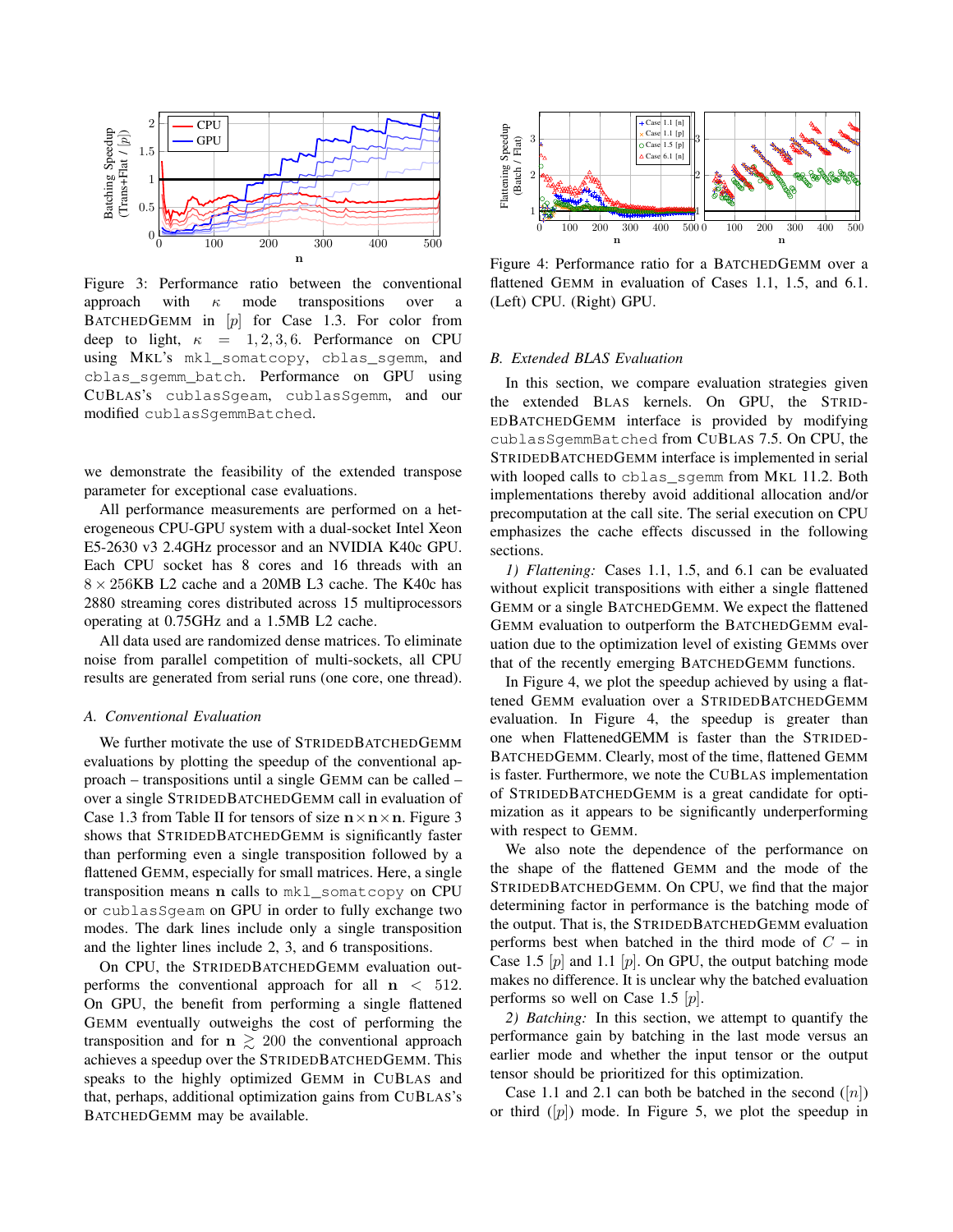

Figure 5: Speedup obtained from batching in the last mode, [p], rather than the middle mode,  $[n]$ , for Cases 1.1 and 2.1. (Left) CPU. (Right) GPU.

performing the BATCHEDGEMM in  $[p]$  over performing it in [n]. When the size of the tensor is small,  $n \le 256$ , batching in the third mode is advantageous and can result in up to 1.25x speedup on CPU. When  $n \gtrsim 256$ , it is approximately 1.1x faster to batch in the second mode rather than the third. We expect this is an effect of the 256KB L1 cache, which would house the contiguous  $B_{kn}$  submatrix for each p when  $n \leq 256$ . Beyond that size both batching strategies will have forced cache misses within each GEMM, but by batching in the middle mode more data is shared between individual GEMMs.

On GPU, we see no discernible preference in the choice of batching mode. The GPU has a much less sophisticated memory system with no prefetcher and the performance difference is primarily determined by the number of global memory transactions issued. When  $n \geq 32$ , the coalescing width is reached so nearly the same number of transactions will be issued in each case – with small differences caused by alignment. We confirmed this by profiling the number of global memory reads and writes issued by each kernel and verifying that they correlate with the small differences in performance observed.

Additionally, we consider the mixed-mode batching evaluations to determine if the input or output array is the primary determination of batching performance. In Figure 6, we plot the speedup in performing STRIDEDBATCHEDGEMM in the last mode of the output but the middle mode of the input, [p], over performing it in the middle mode of the output and the last mode of the input,  $[n]$ , for Cases 1.2 and 2.2. The results are very similar to those of Figure 5 indicating that batching mode of the output tensor  $C$  is more important than the batching mode of the input tensor  $B$  on CPU. This is consistent with reference implementations of GEMM which accumulate results directly into the output matrix.

*3) Exceptional Cases:* In this section, we demonstrate the feasibility of evaluation strategies for the exceptional cases.

The Polyhedral Parallel Code Generator (PPCG) [28] is a source-to-source compiler capable of generating CUDA kernels from nested control loops in C. We use PPCG to generate a CUDA kernel for exceptional Case 6.4 and compare its performance against other evaluation strategies.



Figure 6: Speedup obtained from batching in the last output mode,  $[p]$ , rather than the middle output mode,  $[n]$ , for Cases 1.2 and 2.2. (Left) CPU. (Right) GPU.



Figure 7: GPU tiling parameter profile from PPCG on K40c for Case 6.4. Performance values are  $log_{10}([\mu sec])$  and tests performed for  $m = n = k = p = 256$ . White indicates the run failed.

First, Case 6.4 has four nested loops and PPCG accepts a tiling parameter for each. We search the parameter space  $(m, n, p, k) \in [1, 2, 4, 8, 16, 32, 64, 128]^4$  for the most efficient variant in Figure 7. The kernels were generated with  $\alpha = 1$  and  $\beta = 0$  statically known as generated versions with dynamic  $\alpha$ ,  $\beta$  had significant branching and divergent overhead, whereas we are primarily interested in the access patterns and tiling.

The tiling parameters that result in the highest performance are  $(16, 4, 32, 4)$ . Via inspection, we verify that the generated kernel is performing a 2D shared memory tiling for  $A$ , a "3D" shared memory tiling for  $B$ , and accumulating the C results in registers.

Using the  $(16, 4, 32, 4)$  kernel, we benchmark against two possible evaluation strategies: (1) A BATCHEDGEMV which requires no explicit transposition, and (2) A mode transposition in k and m followed by a BATCHEDGEMM in  $[n]$ . In Figure 8, we show the execution time for each with the explicit transposition/GEMM stacked to show their relative proportion in the two-step evaluation. The PPCG kernel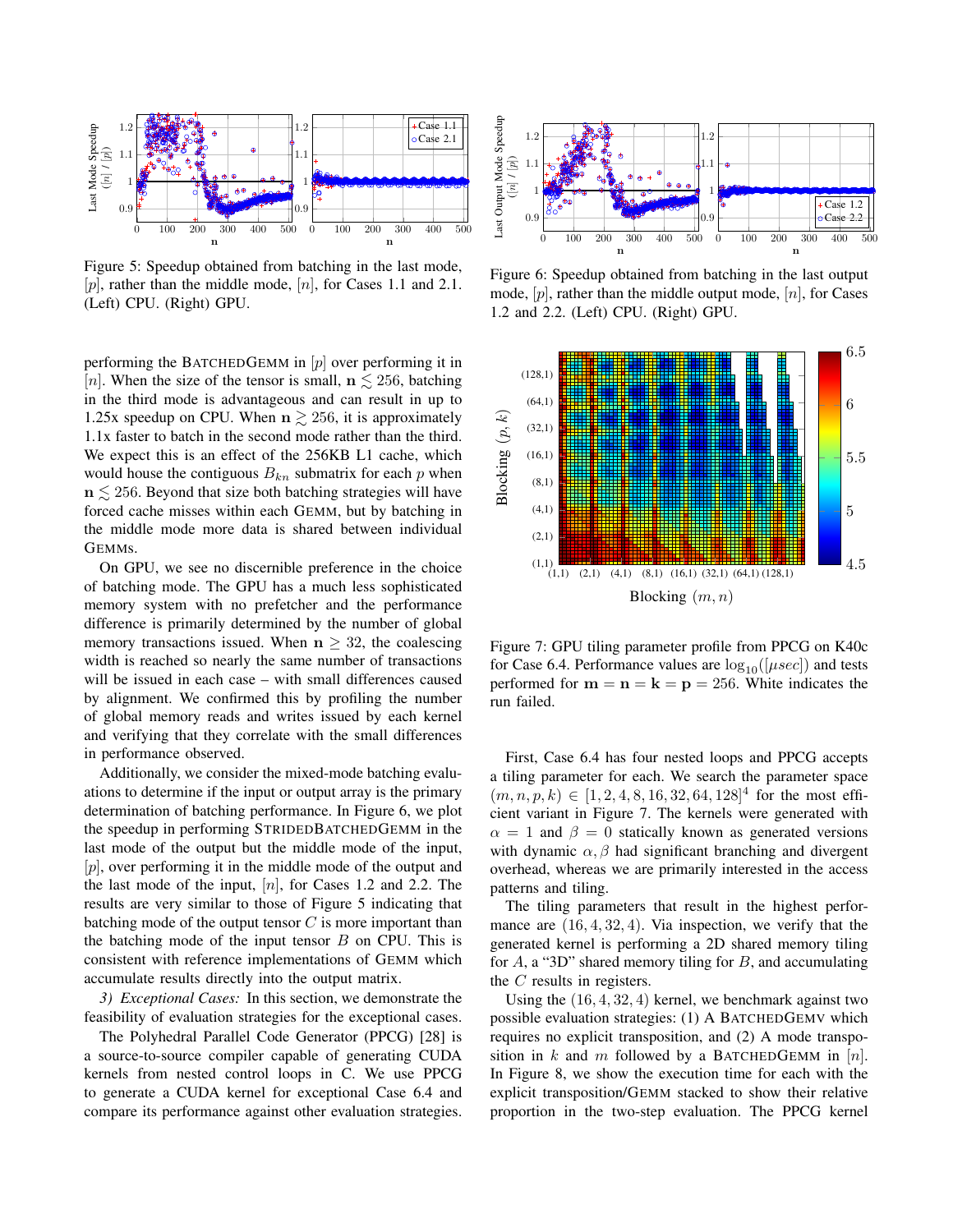

Figure 8: Benchmark of three evaluation strategies for Case 6.4: A BATCHEDGEMV, a mode transposition followed by a BATCHEDGEMM, and an extended transpose kernel generated by PPCG.

outperforms the explicit transposition/GEMM evaluation for small matrices and remains within a factor of 2-3x as n grows. We expect an expert implementation of the extended transpose parameter kernel would be able to close this gap and remain competitive with BATCHEDGEMM for all n. *C. Machine Learning Application*

In this section, we present the benchmarking results for the application that we discussed in Section II-C. For simulations on the CPU, we compare the performance on the Tucker decomposition using TensorToolbox, BTAS, CY-CLOPS and our STRIDEDBATCHEDGEMM. For simulations on the GPU, we don't have available GPU library to compare with, so we just evaluate our GPU implementation against STRIDEDBATCHEDGEMM. We fix the number of iterations as  $\mathcal{T} = 200$ , set the core tensor size as  $\mathbf{i} = \mathbf{j} = \mathbf{k} = 10$ , and set the dimensions as  $m = n = p$ . From Figure 9, using our CPU STRIDEDBATCHEDGEMM, we obtain more than 10 times speedup compared to CYCLOPS/TensorToolbox and almost four orders of magnitude compared to BTAS. Also, as expected, our GPU STRIDEDBATCHEDGEMM confers further speedup.



Figure 9: Performance on Tucker decompostion.

# *D. Evaluation Priorities*

Rather than attempt to model the algorithm and machine as in [22], [19], we simply provide evaluation guidelines based on the data provided. These are a number of heuristics that may be important in constructing the most efficient evaluation strategy.

- 1) Flatten modes whenever possible. A single large GEMM is more efficient.
- 2) In the interest of performing the highest intensity computation within a BATCHEDGEMM, we recommend performing the largest GEMMs possible within a BATCHEDGEMM and batching in the mode with largest dimension.
- 3) Preferring to batch in the last mode versus earlier modes can depend on the input parameters and machine.

We summarize these evaluation guidelines with pseudocode for performing a single-index tensor contraction without copy or transposition in Algorithm 2.

# V. CONCLUSIONS AND FUTURE WORK

Our experience reveals that the emergence of BATCHEDGEMM provides significant computational advantages for multi-linear algebraic computations. The primitive allows us to push a larger high intensity computations to vendor-provided implementations. Leading implementations already provide BATCHEDGEMM on highly parallel machines. To simplify their use and provide additional optimization opportunities, we propose STRIDEDBATCHEDGEMM and demonstrate its use for generalized tensor contractions. Calls to STRIDEDBATCHEDGEMM have significant opportunity to perform at or near the performance of GEMM and, by avoiding explicit transpositions or permutations of the data, accelerate these computations significantly.

Our improvement is most significant on small and moderate sized tensors. This is very important because in many applications, e.g. deep learning for training a recursive tensor network, we require evaluating a large number of tensor contractions of small sizes.

Although we focused on single-node performance, these evaluations may be used as building blocks for distributed memory implementations, which we intent to pursue as part of our future work. Further study into the optimized implementations, architecture-dependent implementations, and performance of the exceptional case kernels is warranted. More complicated contractions, such as multi-index contractions or sparse tensor algebra, also pose challenging problems.

### ACKNOWLEDGMENT

The authors would like to thank Aparna Chandramowlishwaran for providing the computation resources and suggestions. Animashree Anandkumar is supported in part by Microsoft Faculty Fellowship, NSF Career Award CCF-1254106, ONR Award N00014-14-1-0665, ARO YIP Award W911NF-13-1-0084, and AFOSRYIP FA9550-15-1-0221. Yang Shi is supported by NSF Career Award CCF-1254106 and ONR Award N00014-15- 1-2737,Niranjan is supported by NSF BigData Award IIS-1251267 and ONR Award N00014-15-1-2737.